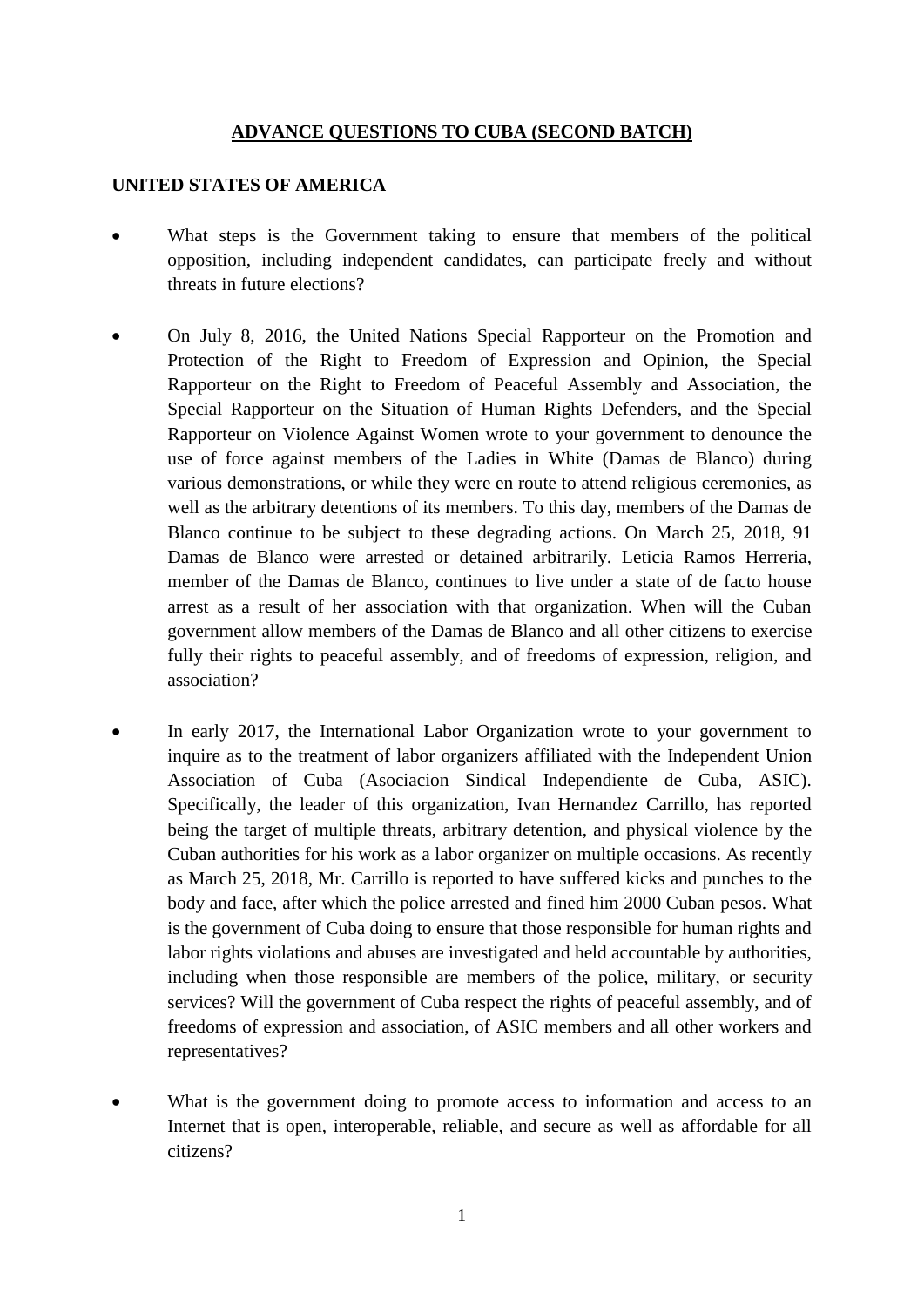## **LIECHTENSTEIN**

- What steps has Cuba taken to ratify the Rome Statute in its 2010 version?
- What steps has Cuba taken to join the Code of Conduct regarding Security Council action against genocide, crimes against humanity or war crimes, as elaborated by the Accountability, Coherence and Transparency Group (ACT)?

### **BRAZIL**

- Qué medidas Cuba hatomado para garantizar los derechos de la comunidad LGBTI
- Cuáles medidas Cuba ha implementado para asegurar la independencia y la imparcialidad del Judiciario?

### **PORTUGAL**

- Could the State-under-review describe its national mechanism or process responsible for coordinating the implementation of accepted UPR recommendations and the monitoring of progress and impact?
- Has the State-under-review established a dedicated 'national mechanism for implementation, reporting and follow-up' (NMIRF) covering UPR recommendations, but also recommendations/observations generated by the UN human rights Treaty Bodies, the Special Procedures and relevant regional mechanisms? If so, could the State-under-review briefly share its experience on creating such mechanism, including challenges faced and lessons learnt, as well as any plans or needs to strengthen the NMIRF in the future?

# **UNITED KINGDOM OF GREAT BRITAIN AND NORTHERN IRELAND**

- Cuba's national report states that Cuba will build a society that is increasingly "just, free, democratic, caring, participatory and prosperous". Will Cuba allow for the development of the role of independent political parties – including for them to legally register and participate in future elections?
- What steps is the Cuban Government taking to ensure that all Cubans are able to participate fully in political and electoral processes and end the use of laws and law enforcement measures that appear to give primacy to 'the principle of national unity' over international human rights law and fundamental freedoms?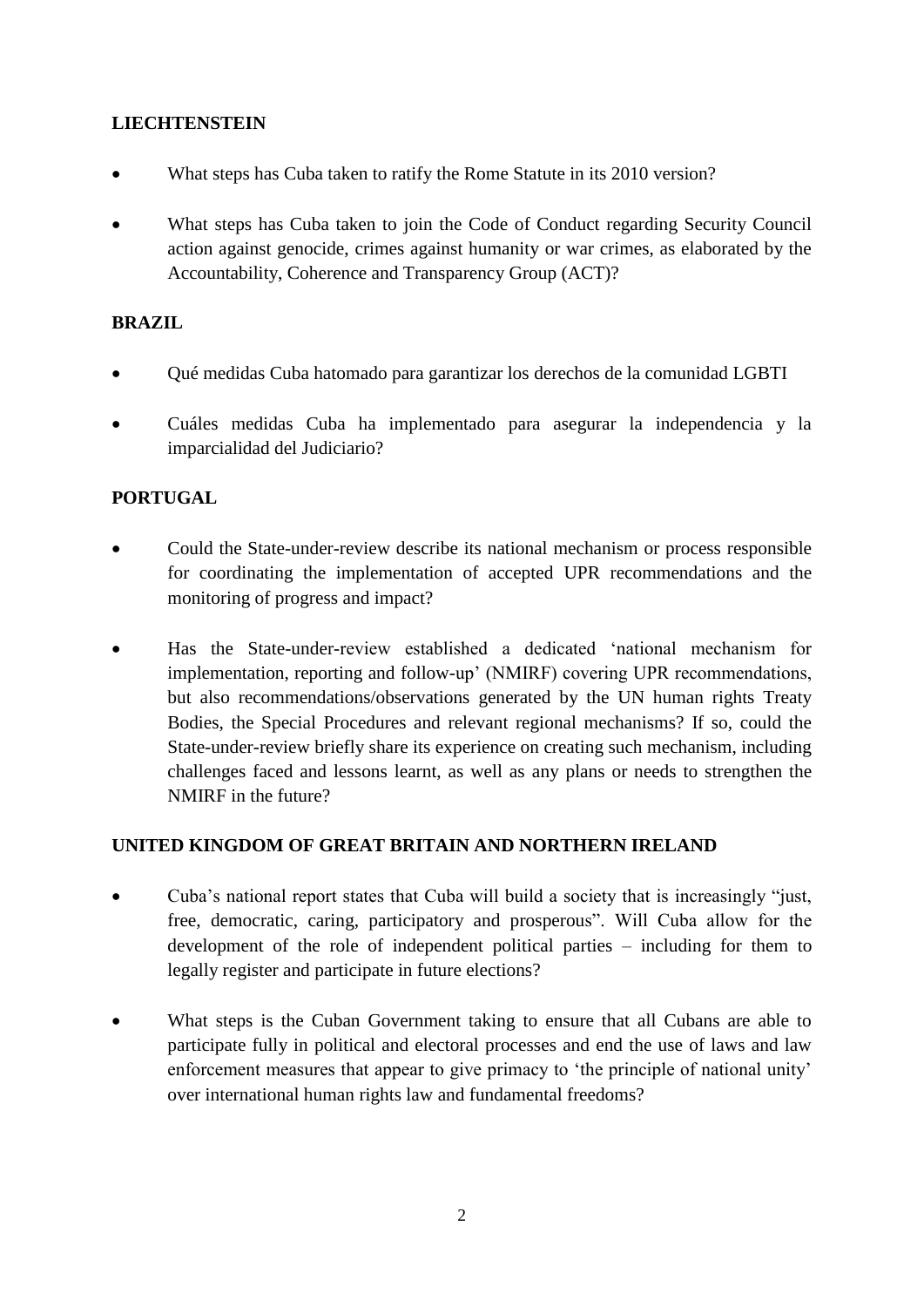- What steps are being taken to move towards international independent verification of the conditions in Cuban prisons and detention facilities, and would the Cuban Government welcome any assistance?
- What steps is the Cuban Government taking to protect the status of Cuba-based nonstate media professionals, to allow them to work freely, and to welcome their voice in a more transparent, informed, and ultimately more effective public debate?
- Does the Cuban Government in its current review of the constitution have any plans to bring the domestic legal framework into line with international human rights standards on freedom of expression, association and assembly, and if so, would they welcome any assistance?

### **SWITZERLAND**

- **Political rights; participative democracy:** In view of the recent elections, what measures were taken by the Cuban government in order to guarantee free and open participation of all citizens in the election process? Does the Cuban government have a record of the number of citizens running as candidate without being member of an officially recognized Cuban institution?
- **Freedom of expression; economic rights:** In the context of the implementation of economic reforms (Lineamientos; Vision 2030), how is the Cuban government considering to broaden the list of legal private businesses (cuentapropistas) or to review the definition of non-agricultural cooperatives in order to recognize and include self-declared human rights associations, independent journalists and bloggers, community-based organizations and grant them a legal status?
- **Independence of the judiciary:** Is the planned constitutional reform considering reviewing article 121 of the Cuban Constitution (1976), which formally subordinates the Supreme Court to the National Assembly and to the Council of Ministers?
- **Habeas corpus:** To what extend do prosecutors interpret the concept of "pre-criminal social dangerousness" (peligrosidad social pre-delictiva) as defined in the Cuban Criminal Code? What are the existing mechanisms ensuring transparent and open information to families of temporarily detained alleged criminal?

# **GERMANY**

• When does Cuba plan to **ratify the International Covenant on Civil and Political Rights and the International Covenant on Economic, Social and Cultural Rights** signed in 2008?